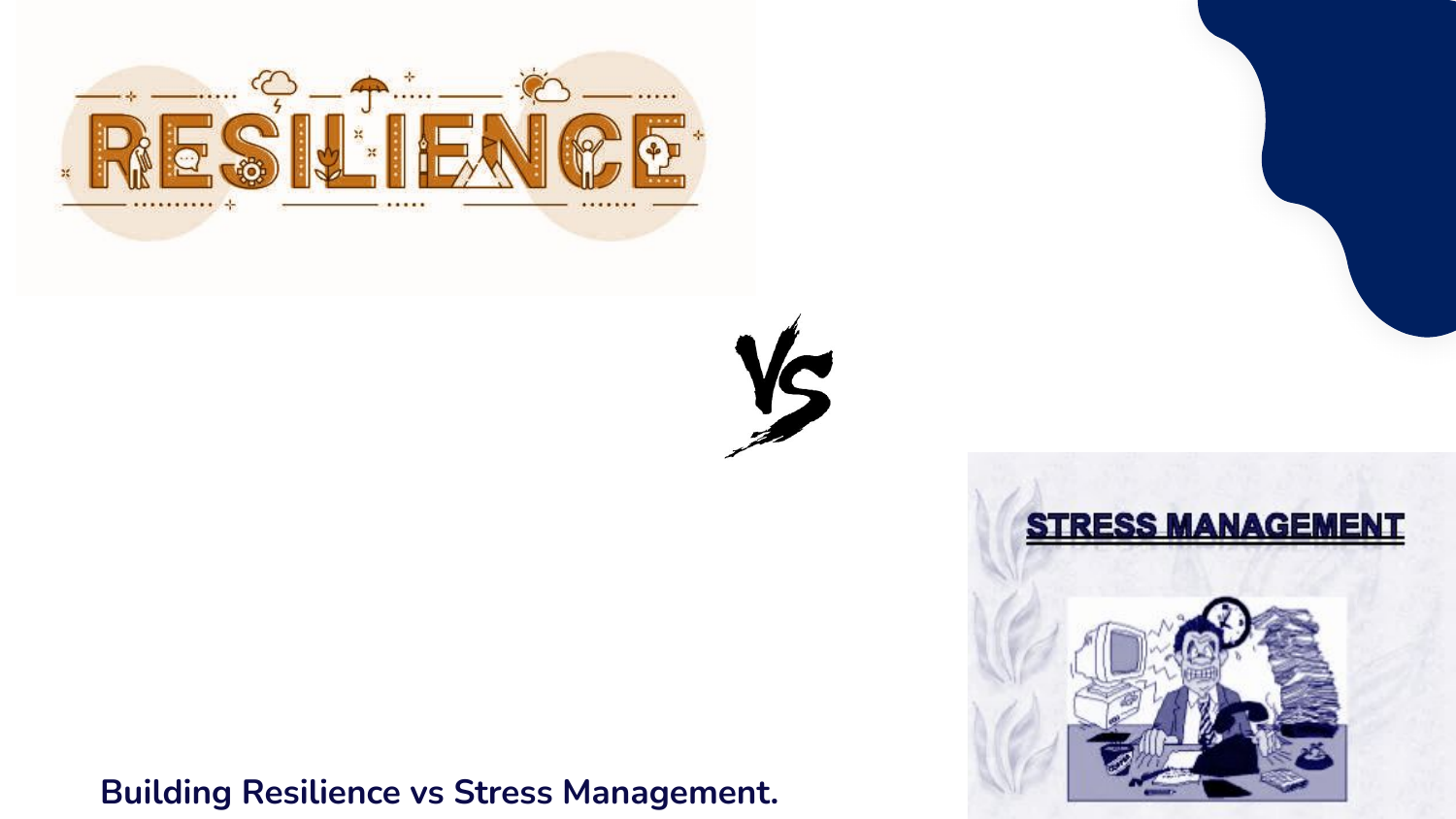# **THE DIFFERENCE**

Our sense of wellbeing in life and at work can come from several factors. The more long-lasting might be a sense of meaning, purpose, and growth, and the more fleeting could be simple pleasures like a sunny day, a good meal or feeling calm. It can be helpful to consider how satisfied we are with our social connections, mental health and physical health, as well as our work and working environment, to **'Thrive'**

**Thriving** means a lot more than the absence of stress or mental ill-health. **It is about having energy, passion, self-esteem, improved physical health, supportive relationships, and success in our endeavors**. **Building Resilience** in the workplace has an important part to play, contributing to many of the essential elements of our wellbeing, including our ability to use our strengths and skills, develop, and fulfill our potential. This provides long-term benefits for the engaged and sustainable performance of both individuals and organizations. There are skills and behaviors that we can all adopt to improve our overall well being, help manage stress and develop resilience, and these form the basis to understand the difference between **Building Resilience training and Managing Stress** 

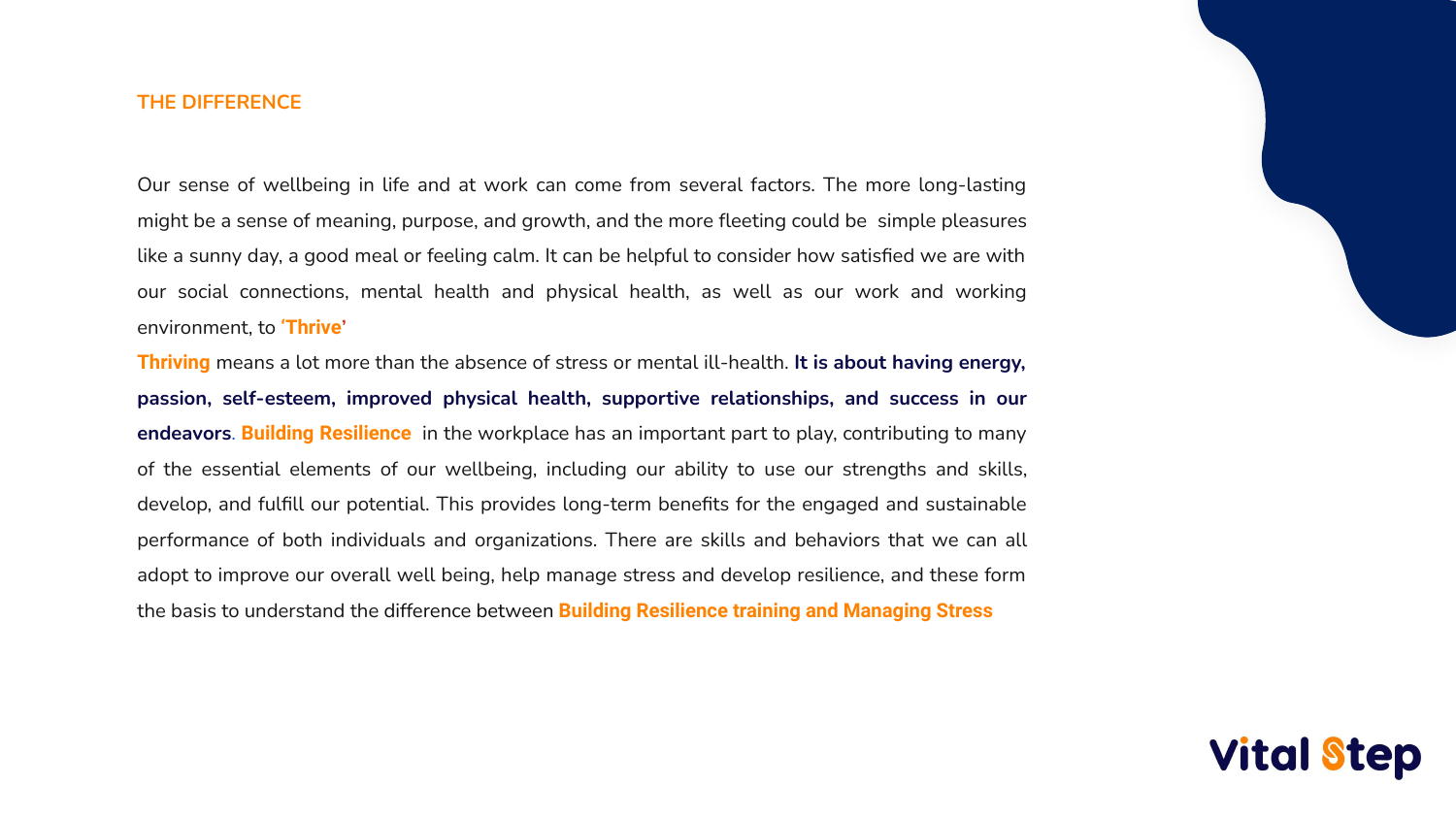# **PROACTIVE OR REACTIVE**

Organizations would rarely look for resources and training in stress management when all was well so management tended to be **REACTIVE** and used when an issue occured or already existed. It considered strategies to identify the sources of stress and how the same could be avoided and managed to reduce the negative impact they could have within an organization on both individuals and teams. Resilience on the other hand is more **PROACTIVE** and helps individuals understand how they can both learn and develop skills in preparation for whatever life has in store. For long enough it was considered as something you either did or didn't have but it is now known that this isn't the case and resilience skills can be learnt and developed by everyone with far-reaching benefits for the individual, their team and the organization.



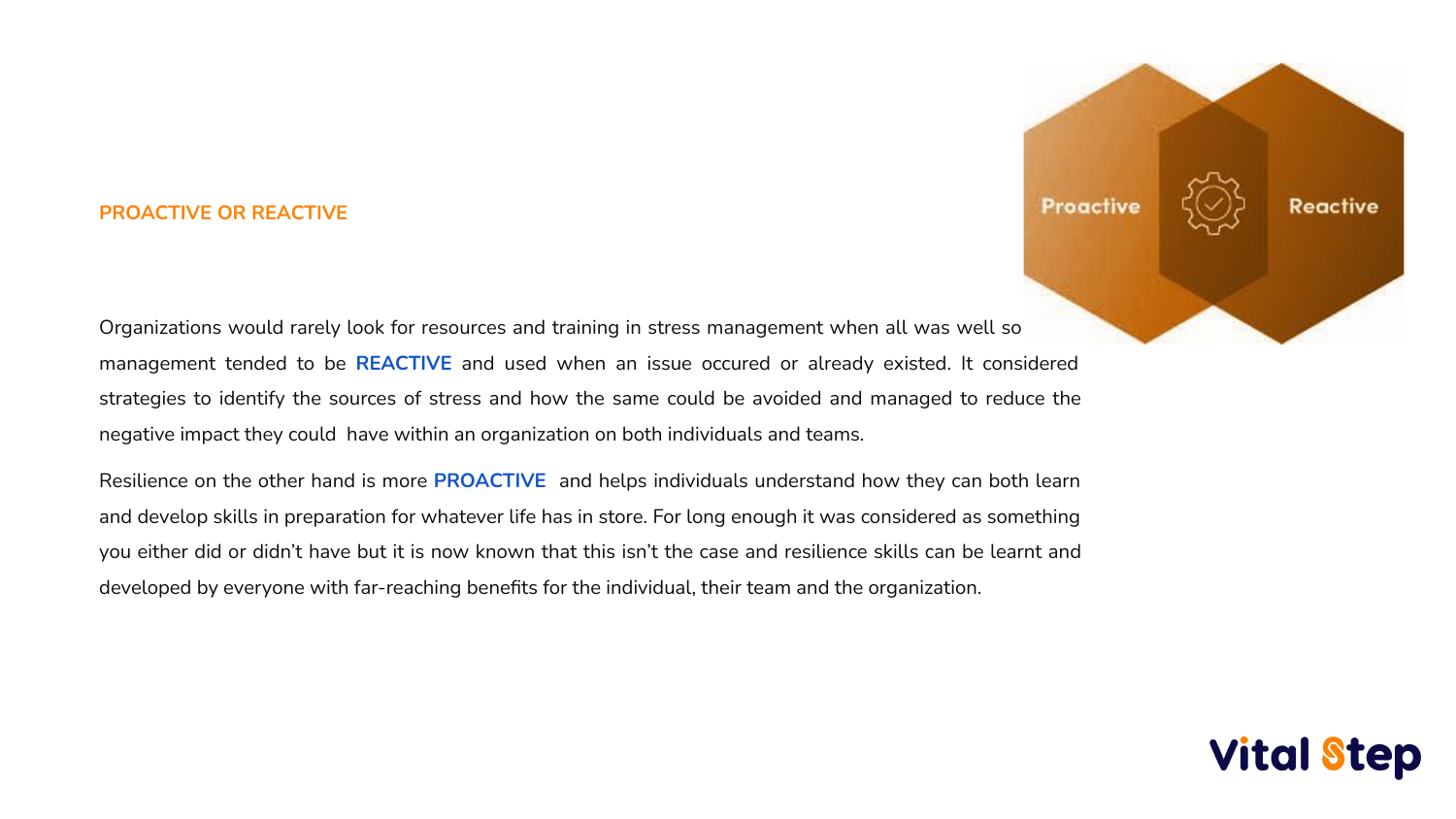01

# **Today's Workplace**

So, as far as training in stress management and resilience goes, they both have their part to play in today's workplace. Some have said they consider stress management negative and 'old hat' but that is far from the case as stress continues to be a very real issue for many. Training in the subject looks at reducing the pressures which result in stress and the impact those pressures have on us. It therefore covers not only how to deactivate the stress response but also includes tools for self-care and communication for use in situations we find difficult. Many practical tips are discussed including those which can be used for assertiveness, nutrition and time management.

# **Thriving in Adversity**

Resilience training looks at how we can recover and return to normal after experiencing an adversity. It shows us how to take control of our work and life so they are more aligned with what we want and, with practice, can be prepared to react to whatever may come our way in the future. Training encourages participants to acknowledge the resilient skills they have and accept they can increase their resilience in other aspects too. For individuals, the results include feeling stronger, thriving and getting the most from themselves. For organizations, the benefits of employees and managers strengthening their minds, emotions and bodies leads to a workforce which can withstand and thrive when experiencing pressure, setbacks and/or difficulties.